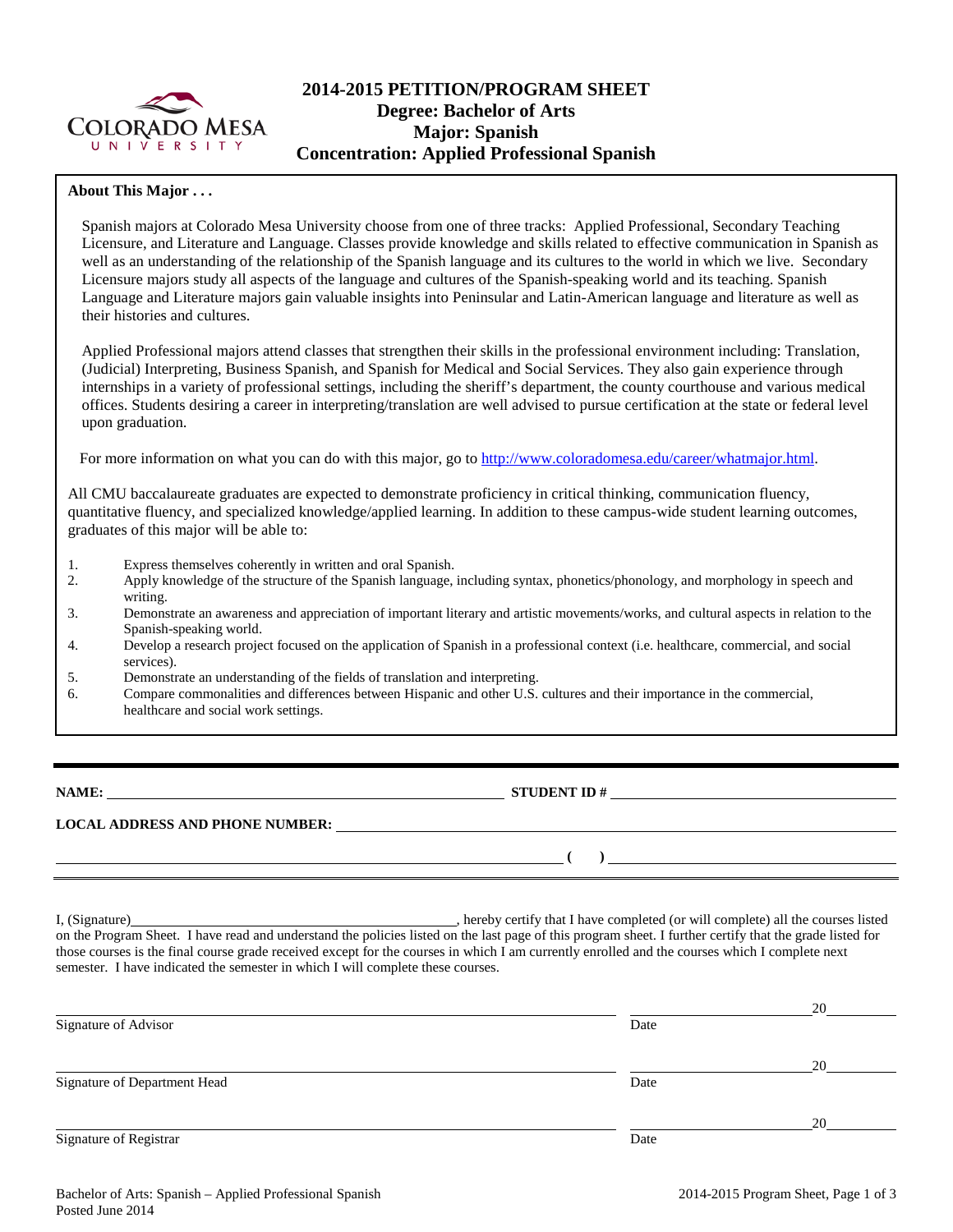## **Students should work closely with a faculty advisor when selecting and scheduling courses prior to registration.**

Degree Requirements:

- 120 semester hours total (Students must complete a minimum of 30 of the last 60 hours of credit at CMU, with at least 15 semester hours in major discipline courses numbered 300 or higher).
- 40 upper division credits (A minimum of 15 taken at the 300-400 course levels within the major at CMU).
- 2.00 cumulative GPA or higher in all CMU coursework
- 3.00 cumulative GPA or higher in coursework toward the major content area
- Pre-collegiate courses (usually numbered below 100) cannot be used for graduation.
- When filling out the program sheet a course can be used only once.
- A student must follow the CMU graduation requirements either from 1) the program sheet for the major in effect at the time the student officially declares a major; or 2) a program sheet for the major approved for a year subsequent to the year during which the student officially declares the major and is approved for the student by the department head. Because a program may have requirements specific to the degree, the student should check with the faculty advisor for additional criteria. It is the student's responsibility to be aware of, and follow, all requirements for the degree being pursued. Any exceptions or substitutions must be approved by the student's faculty advisor and Department Head.
- See the "Undergraduate Graduation Requirements" in the catalog for additional graduation information.

**GENERAL EDUCATION REQUIREMENTS** (31 semester hours) See the current catalog for a list of courses that fulfill the requirements below. If a course is on the general education list of options and a requirement for your major, you must use it to fulfill the major requirement and make a different selection within the general education requirement.

| Course No Title                                                                                                                                                                                                                                                                   | Sem.hrs Grade Term/Trns |
|-----------------------------------------------------------------------------------------------------------------------------------------------------------------------------------------------------------------------------------------------------------------------------------|-------------------------|
| <b>English</b> (6 semester hours, must receive a grade of "C" or better and<br>must be completed by the time the student has 60 semester hours.)<br><b>ENGL 111 English Composition</b><br><b>ENGL 112 English Composition</b>                                                    | 3<br>$\mathcal{E}$      |
| <b>Math:</b> MATH 110 or higher (3 semester hours, must receive a grade<br>of "C" or better, must be completed by the time the student has 60<br>semester hours.)                                                                                                                 |                         |
| <b>Humanities</b> (3 semester hours)<br><u> 22 maande, 23 maande, 23 maande, 23 maande, 23 maande, 23 maande, 23 maande, 23 maande, 23 maande, 23 maande, 23 maande, 23 maande, 23 maande, 23 maande, 23 maande, 23 maande, 23 maande, 23 maande, 23 maande, 23 maande, </u>      |                         |
| <b>Social and Behavioral Sciences (6 semester hours)</b>                                                                                                                                                                                                                          |                         |
| <b>Natural Sciences</b> (7 semester hours, one course must include a lab)                                                                                                                                                                                                         |                         |
|                                                                                                                                                                                                                                                                                   |                         |
| History (3 semester hours)<br><b>HIST</b><br><u> 22 mars - Andrea Andrew Mars - 22 mars - 22 mars - 22 mars - 22 mars - 22 mars - 22 mars - 22 mars - 22 mars - 22 mars - 22 mars - 22 mars - 22 mars - 22 mars - 22 mars - 22 mars - 22 mars - 22 mars - 22 mars - 22 mars -</u> |                         |
| <b>Fine Arts</b> (3 semester hours)                                                                                                                                                                                                                                               |                         |

Course No Title Sem.hrs Grade Term/Trns

|  | <b>OTHER LOWER DIVISION REQUIREMENTS (6 semester hours)</b> |  |  |  |
|--|-------------------------------------------------------------|--|--|--|
|--|-------------------------------------------------------------|--|--|--|

|             | <b>Kinesiology</b> (3 semester hours) |  |  |
|-------------|---------------------------------------|--|--|
|             | KINE 100 Health and Wellness          |  |  |
| <b>KINA</b> |                                       |  |  |
| <b>KINA</b> |                                       |  |  |

\_\_\_\_\_\_ \_\_\_\_ \_\_\_\_\_\_\_\_\_\_\_\_\_\_\_\_\_\_\_\_\_\_\_\_ \_\_\_\_ \_\_\_\_\_ \_\_\_\_\_\_\_\_

**Applied Studies** (3 semester hours)

**FOUNDATION COURSES** (6 semester hours) Two **consecutive** classes in the **same** foreign language. Must receive a grade of "C" or better. FLAS 114 & 115 will **NOT** fulfill this requirement.

FLA\_\_ \_\_\_\_ \_\_\_\_\_\_\_\_\_\_\_\_\_\_\_\_\_\_\_\_\_\_\_\_ \_\_\_\_ \_\_\_\_\_ \_\_\_\_\_\_\_\_ FLA\_\_ \_\_\_\_ \_\_\_\_\_\_\_\_\_\_\_\_\_\_\_\_\_\_\_\_\_\_\_\_ \_\_\_\_ \_\_\_\_\_ \_\_\_\_\_\_\_\_

### **SPANISH – APPLIED PROFESSIONAL SPANISH CONCENTRATION REQUIREMENTS**

(39 semester hours) Must pass all courses with a grade of "C" or higher.

|                 | <b>Spanish Core</b> (27 semester hours) |     |  |
|-----------------|-----------------------------------------|-----|--|
| <b>FLAS 301</b> | <b>Advanced Spanish Grammar</b>         | 3   |  |
| <b>FLAS 302</b> | <b>Advanced Spanish</b>                 |     |  |
|                 | Composition                             | 3   |  |
| <b>FLAS</b> 311 | History & Culture of Spain              | 3   |  |
| <b>FLAS 312</b> | History & Culture of Latin              |     |  |
|                 | America                                 | 3   |  |
| <b>FLAS 303</b> | <b>Advanced Spanish</b>                 |     |  |
|                 | Conversation                            | 3   |  |
| <b>FLAS</b> 321 | Intro to the Literature of Spain        | - 3 |  |
| <b>FLAS 322</b> | Introduction to the Literature          |     |  |
|                 | of Latin America                        | 3   |  |
| <b>FLAS</b> 341 | Spanish and the Nature of               |     |  |
|                 | Language                                | 3   |  |
| <b>FLAS 498</b> | Spanish Practicum                       | 3   |  |

**Concentration in Applied Professional Spanish** (12 semester hours)

| FLAS 431        | Spanish for Medical & Social |  |
|-----------------|------------------------------|--|
|                 | Services                     |  |
| FLAS 433        | <b>Business Spanish</b>      |  |
| <b>FLAS 434</b> | Translation                  |  |
| FLAS 435        | Interpreting                 |  |
|                 |                              |  |

**Electives** (All college level courses appearing on your final transcript, **not listed above** that will bring your total semester hours to 120 hours.) 38 semester hours; 1 hour of upper division may be needed.)

\_\_\_\_\_\_ \_\_\_\_ \_\_\_\_\_\_\_\_\_\_\_\_\_\_\_\_\_\_\_\_\_\_\_\_ \_\_\_\_ \_\_\_\_\_ \_\_\_\_\_\_\_\_ \_\_\_\_\_\_ \_\_\_\_ \_\_\_\_\_\_\_\_\_\_\_\_\_\_\_\_\_\_\_\_\_\_\_\_ \_\_\_\_ \_\_\_\_\_ \_\_\_\_\_\_\_\_ \_\_\_\_\_\_ \_\_\_\_ \_\_\_\_\_\_\_\_\_\_\_\_\_\_\_\_\_\_\_\_\_\_\_\_ \_\_\_\_ \_\_\_\_\_ \_\_\_\_\_\_\_\_ \_\_\_\_\_\_ \_\_\_\_ \_\_\_\_\_\_\_\_\_\_\_\_\_\_\_\_\_\_\_\_\_\_\_\_ \_\_\_\_ \_\_\_\_\_ \_\_\_\_\_\_\_\_ \_\_\_\_\_\_ \_\_\_\_ \_\_\_\_\_\_\_\_\_\_\_\_\_\_\_\_\_\_\_\_\_\_\_\_ \_\_\_\_ \_\_\_\_\_ \_\_\_\_\_\_\_\_ \_\_\_\_\_\_ \_\_\_\_ \_\_\_\_\_\_\_\_\_\_\_\_\_\_\_\_\_\_\_\_\_\_\_\_ \_\_\_\_ \_\_\_\_\_ \_\_\_\_\_\_\_\_ \_\_\_\_\_\_ \_\_\_\_ \_\_\_\_\_\_\_\_\_\_\_\_\_\_\_\_\_\_\_\_\_\_\_\_ \_\_\_\_ \_\_\_\_\_ \_\_\_\_\_\_\_\_ \_\_\_\_\_\_ \_\_\_\_ \_\_\_\_\_\_\_\_\_\_\_\_\_\_\_\_\_\_\_\_\_\_\_\_ \_\_\_\_ \_\_\_\_\_ \_\_\_\_\_\_\_\_ \_\_\_\_\_\_ \_\_\_\_ \_\_\_\_\_\_\_\_\_\_\_\_\_\_\_\_\_\_\_\_\_\_\_\_ \_\_\_\_ \_\_\_\_\_ \_\_\_\_\_\_\_\_ \_\_\_\_\_\_ \_\_\_\_ \_\_\_\_\_\_\_\_\_\_\_\_\_\_\_\_\_\_\_\_\_\_\_\_ \_\_\_\_ \_\_\_\_\_ \_\_\_\_\_\_\_\_ \_\_\_\_\_\_ \_\_\_\_ \_\_\_\_\_\_\_\_\_\_\_\_\_\_\_\_\_\_\_\_\_\_\_\_ \_\_\_\_ \_\_\_\_\_ \_\_\_\_\_\_\_\_ \_\_\_\_\_\_ \_\_\_\_ \_\_\_\_\_\_\_\_\_\_\_\_\_\_\_\_\_\_\_\_\_\_\_\_ \_\_\_\_ \_\_\_\_\_ \_\_\_\_\_\_\_\_ \_\_\_\_\_\_ \_\_\_\_ \_\_\_\_\_\_\_\_\_\_\_\_\_\_\_\_\_\_\_\_\_\_\_\_ \_\_\_\_ \_\_\_\_\_ \_\_\_\_\_\_\_\_ \_\_\_\_\_\_ \_\_\_\_ \_\_\_\_\_\_\_\_\_\_\_\_\_\_\_\_\_\_\_\_\_\_\_\_ \_\_\_\_ \_\_\_\_\_ \_\_\_\_\_\_\_\_